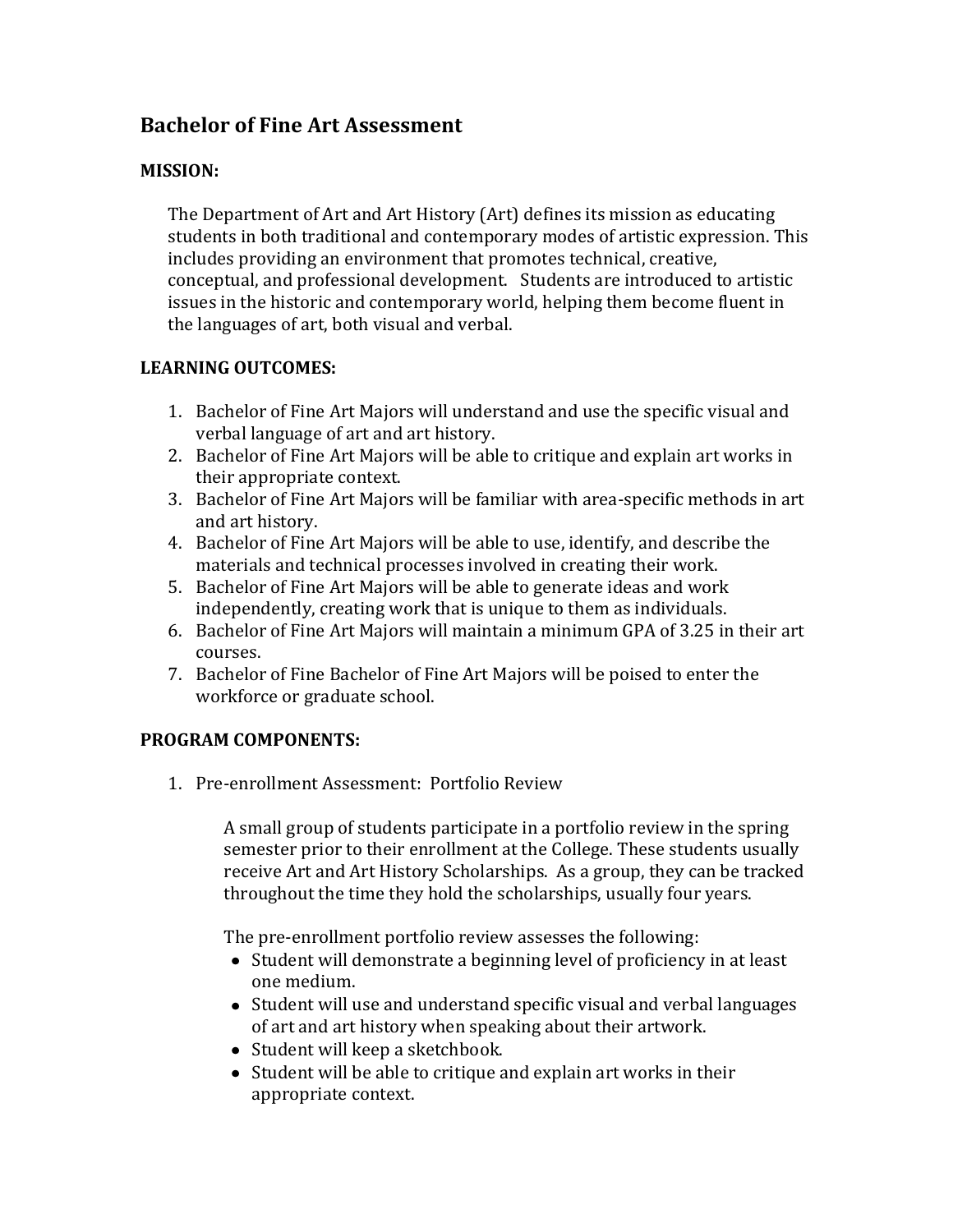2. Base Assessment: ART121 - Drawing

All Bachelor of Fine Art Majors must take ART121: Drawing. Specific exercises within the class will allow us to evaluate the students' mastery of a basic level of knowledge about specific materials and techniques and their abilities in expressing themselves through visual means.

During the first semester of drawing each student will undergo two portfolio reviews one at midterm and one at the end of the semester. The three major components of the course will serve as the criteria for evaluation: mastery of drawing media, understanding of drawing concepts, and familiarity with a variety of subjects (For example: still life, portraits).

Critiques in the class will allow assessment of each student's ability to discuss their own artwork and others.

In ART121 the following learning objectives will be measured:

- Student will understand and use the specific visual and verbal language of art appropriate for drawing.
- (For example: value, perspective, and contour line drawing)
- Student will be familiar with drawing materials and techniques.
- Student will be familiar with drawing methods.
- Student will become familiar with how to critique artwork.
- 3. Intermediate Level Assessment: Junior Portfolio Review

Art students in their third year will meet with the Art and Art History faculty to present samples of their artwork, talk about their accomplishments, and begin a conversation about their future endeavors.

At the Junior Review the following learning objectives will be measured:

- Student will understand and use the specific visual and verbal language of art and art history in a more refined manner that reflects an understanding of both process and concept.
- Student will be able to critique and explain art works in their appropriate context.
- Student will have an advanced understanding of area-specific methods in art and art history.
- Student will have an advanced understanding of area-specific materials and techniques, in at least one area of the studio arts.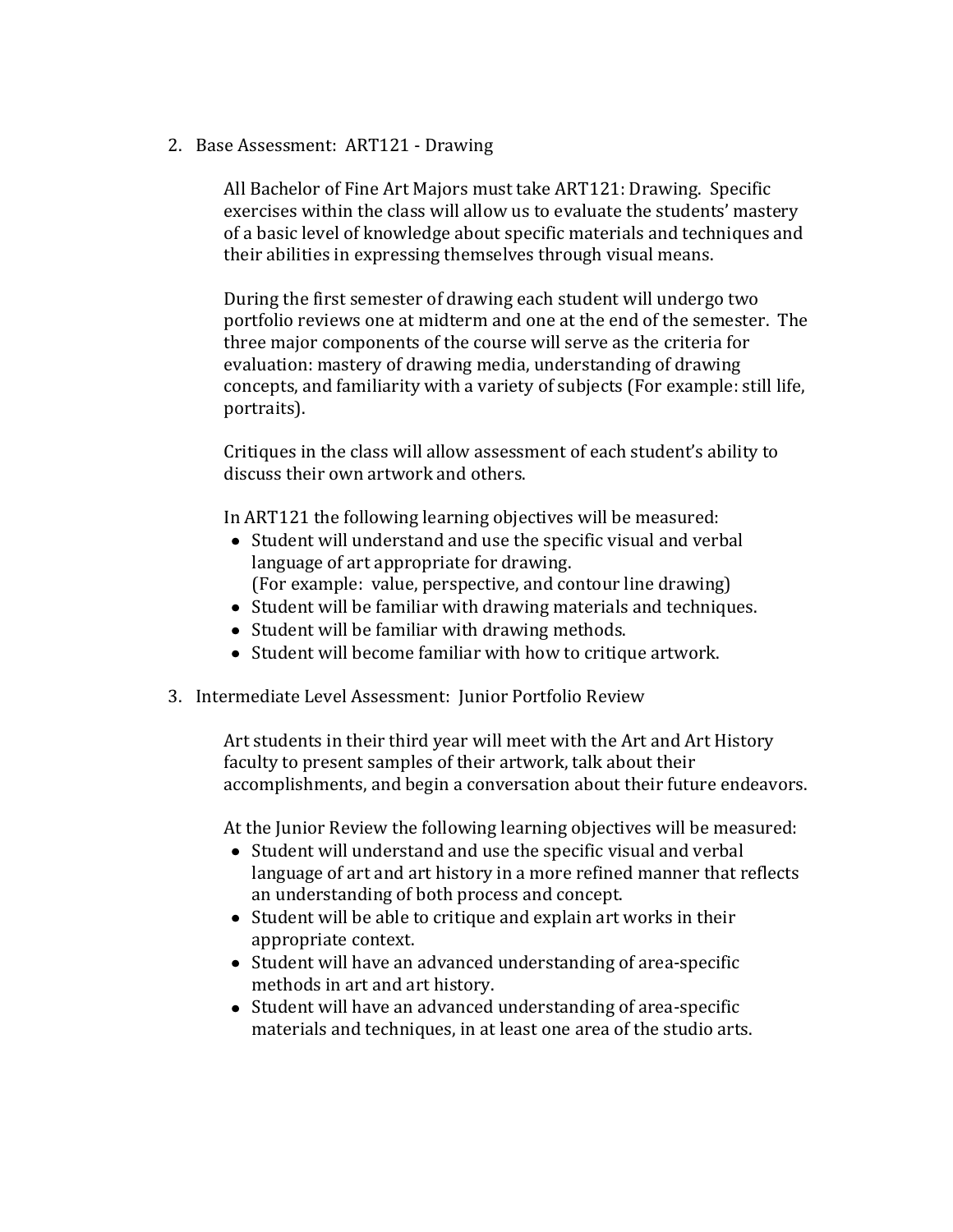4. Capstone: Senior Bachelor of Fine Art Majors Exhibition

During the final semester of their senior year all art students participate in the Senior Bachelor of Fine Art Majors Exhibition. A final assessment is done by the art and art history faculty. This looks at the quantity and quality of the work the student chooses to submit. Work is evaluated on the basis of appropriate choice of materials for the content of the work, skill levels in dealing with materials, and the expressive content of the work.

Each student is asked to prepare a written artist's statement and to discuss his or her work in a short gallery talk. In the written statement and gallery talk, students demonstrate how well they have succeeded in learning how to talk and write about their art, how self-aware they have become, and their abilities to see themselves as part of the continuum of art history.

All Bachelor of Fine Art Majors will have completed a resume, an articulate artist's statement, and a body of work poising them to secure a place in the workforce or graduate school.

- Bachelor of Fine Art Majors will understand and use the specific visual and verbal language of art and art history.
- Bachelor of Fine Art Majors will be able to critique and explain art works in their appropriate context.
- Bachelor of Fine Art Majors will be familiar with area-specific methods in art and art history.
- Bachelor of Fine Art Majors will be able to use, identify, and describe the materials and technical processes involved in creating their work.
- Bachelor of Fine Art Majors will be able to generate ideas and work independently, creating work that is unique to them as individuals.
- Bachelor of Fine Art Majors will maintain a minimum GPA of 3.25 in their art courses.
- Bachelor of Fine Art Majors will be poised to enter the workforce or graduate school.

### **SELECT METHODS/DATA SOURCES AND INSTRUMENTS:**

1. Pre-enrollment Assessment

**Discussion** - High school students are asked to bring 10 to 20 works of art and a sketchbook for a portfolio review. Students are expected to present their work including discussing methods, materials, and artistic influences.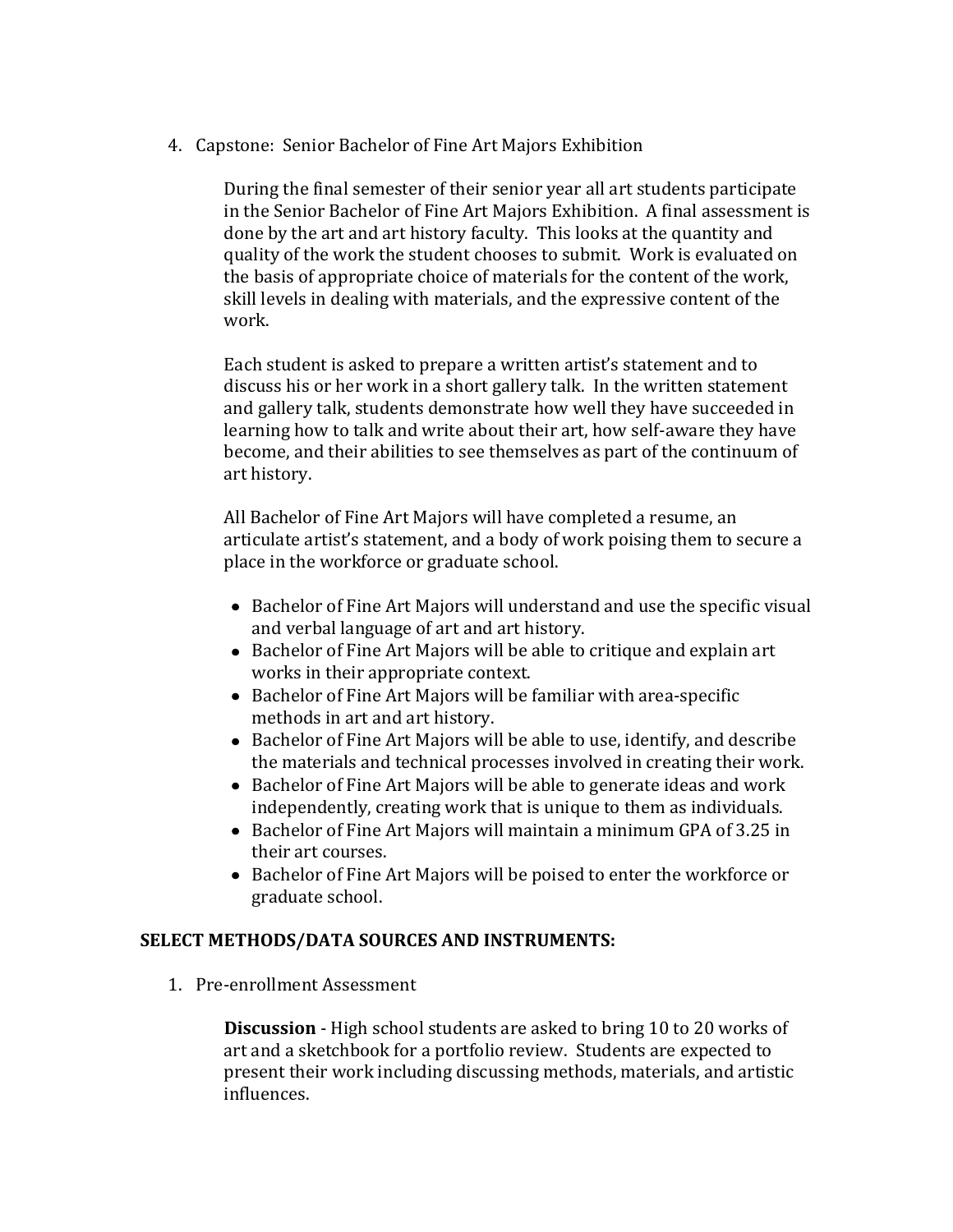**Rubric** - The rubric reflects faculty assessment of the level at which they have communicated their methods, materials, and artistic influences.

2. Base Assessment: ART121 – Drawing

**Assessment test** – An assessment test is given on the first day and last day of the semester. The test measures students' incoming knowledge of basic drawing concepts and measures them again at the end of the semester. The test includes the basic material covered in Drawing 1. **Assessment Drawing** – A still life drawing is worked on the first day and last day of the semester. The first drawing done on the first day of class is done without instruction. After the students finish their drawing on the last day of class, the drawings from the first day are pulled out and a visual comparison can be made of each individual students progress.

3. Intermediate Level Assessment: Junior Portfolio Review

**Discussion** - Junior Bachelor of Fine Art Majors are asked to bring 10 to 20 works of art and a sketchbook for a portfolio review. Students are expected to present their work including discussing methods, materials, and artistic influences with art department faculty. **Rubric** - The rubric reflects faculty assessment of the level at which they have communicated their methods, materials, and artistic influences.

4. Capstone: Senior Bachelor of Fine Art Majors Exhibition

**Discussion** - Senior Bachelor of Fine Art Majors are asked to bring up to 20 works of art and a sketchbook for a portfolio review. Students are expected to present their work including discussing methods, materials, and artistic influences with art department faculty and art students in an organized gallery talk.

**Senior Exhibition** - Faculty judge/curate and select each senior's strongest work to be included in a group exhibition. Students mat and frame all 2-d work, plan and install work, design a book, and posters/invitations to advertise this exhibition. Finally, seniors plan and host an exhibition opening.

**Rubric** - The rubric reflects faculty assessment of the level at which they have communicated their methods, materials, and artistic influences.

## **ANALYZE AND INTERPRET THE DATA:**

The Art and Art History Department has been collecting data, but we have not yet interpreted or analyzed the data to make adjustments to our curriculum as a department. We plan on revising our existing rubric this semester to make it more applicable to all studio media, and we plan to look at the current data collected to make appropriate revisions to our curriculum as needed.